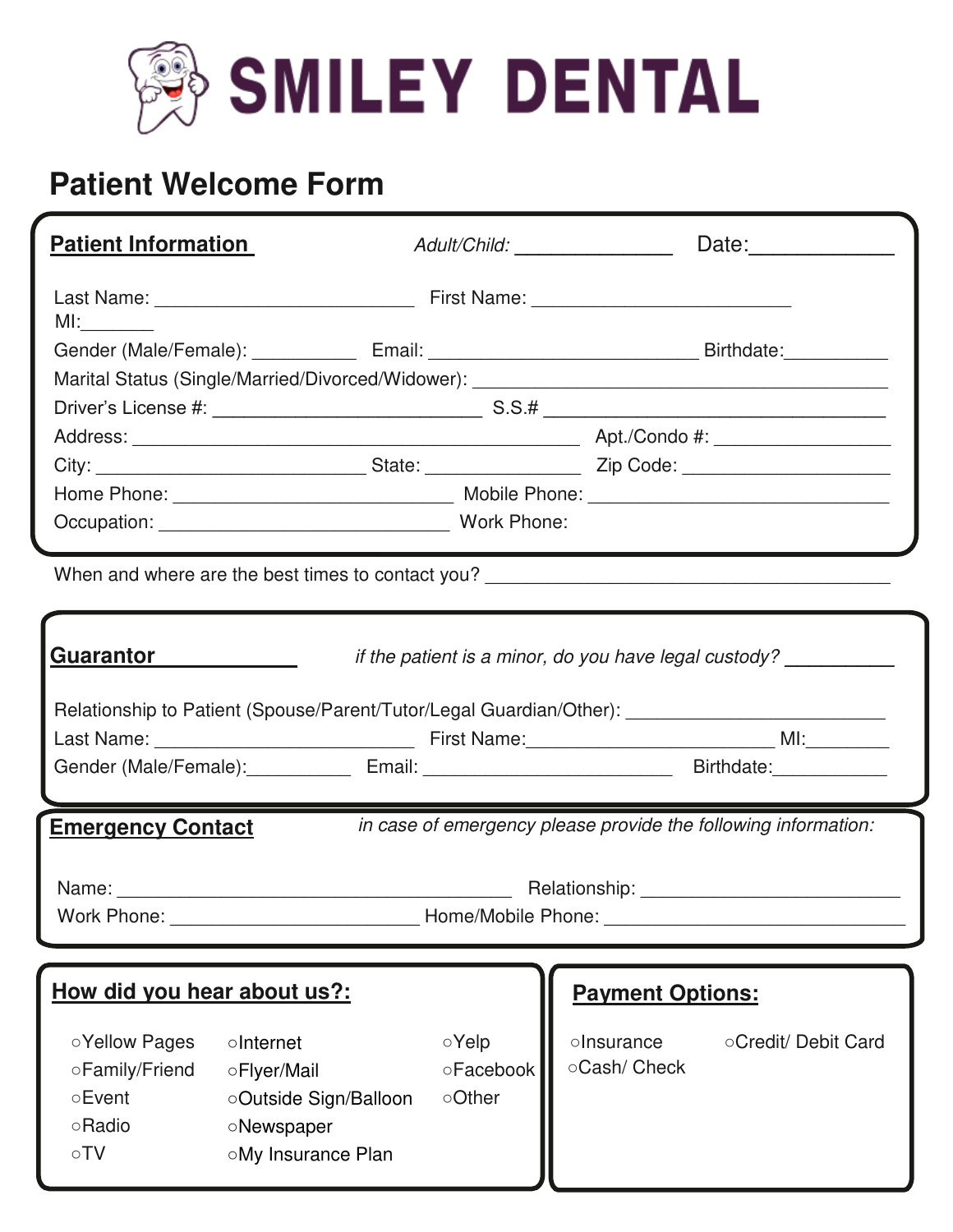# **Dental History**

Why have you come to the dentist today?:

Are you currently in pain? (Yes/No):

Have you ever had a problem with any previous dental work? (Yes/No): \_\_\_\_\_\_\_\_\_\_\_

\_\_\_\_\_\_\_\_\_\_\_\_\_\_\_\_\_\_\_\_\_\_\_\_\_\_\_\_\_\_\_\_\_\_\_\_\_\_\_\_\_\_\_\_\_\_\_

Do your gums bleed? (Yes/No): \_\_\_\_\_\_\_\_\_\_\_\_\_\_\_\_\_\_\_\_\_\_\_\_\_\_\_\_\_\_\_

How many times a week do you brush? \_\_\_\_\_\_\_\_\_\_\_\_\_\_\_\_\_\_\_\_\_\_\_\_\_\_\_\_\_\_\_\_

How many times a week do you floss?

### **Medical History**

| Personal Physicians Name:                                  | <b>Phone Number:</b>                        |  |
|------------------------------------------------------------|---------------------------------------------|--|
| Date of Last Visit:                                        | Your current health is (Good/Regular/Poor): |  |
| Are you currently under the care of a physician? (Yes/No): |                                             |  |

Please explain: **Example 2018** 

Are you taking any prescription/over the counter drugs? (Yes/No):

Please list each one: \_\_\_\_\_\_\_\_\_\_\_\_\_\_\_\_\_\_\_\_\_\_\_\_\_\_\_\_\_\_\_\_\_\_\_\_\_\_\_\_\_\_\_\_\_\_\_\_\_\_\_\_\_\_\_\_\_\_\_\_\_\_\_

Do you smoke tobacco in any way? (Yes/No): \_\_\_\_\_\_\_\_\_\_\_\_\_\_\_\_\_\_\_\_\_\_\_\_\_\_\_\_\_\_\_\_\_

# **Do you have or have you ever had any of the following?**

Please select all that apply:

| ○Abnormal Bleeding              | ○Hay Fever                     | ○Rheumatic; Scarlet Fever   |  |
|---------------------------------|--------------------------------|-----------------------------|--|
| ○AIDS, HIV+                     | ○Heart Attack                  | <b>Seizures</b>             |  |
| ○Alcohol or Drug Abuse          | <b>Heart Surgery</b>           | <b>Shingles</b>             |  |
| <b>OAnemia</b>                  | oHeart Murmur                  | ○Sickle Cell Disease        |  |
| <b>Arthritis</b>                | <b>Hemophilia</b>              | ○Sinus Problems             |  |
| ○Artificial Bones/Joints/Valves | <b>Hepatitis</b>               | <b>Stroke</b>               |  |
| ○Asthma                         | <b>OHerpes, Fever Blisters</b> | ○Thyroid Problems           |  |
| ○Blood Transfusion              | ○High Blood Pressure           | <b>OTuberculosis Ulcers</b> |  |
| ○ Cancer, Chemotherapy          | ○Kidney Problems               | Other: The Controller       |  |
| ○Colitis                        | oLiver Disease                 |                             |  |
| ○Congenital Heart Defect        | <b>OLow Blood Pressure</b>     |                             |  |
| ○Diabetes Difficulty Breathing  | $\circ$ Lupus                  |                             |  |
| $\circ$ Epilepsy                | oMitral Valve prolapse         |                             |  |
| ○Fainting Spells                | <b>Pacemaker</b>               |                             |  |
| ○Frequent Headaches             | ○Psychiatric Problems          |                             |  |
| ○ Glaucoma                      | ○Radiation Treatment           |                             |  |
|                                 |                                |                             |  |